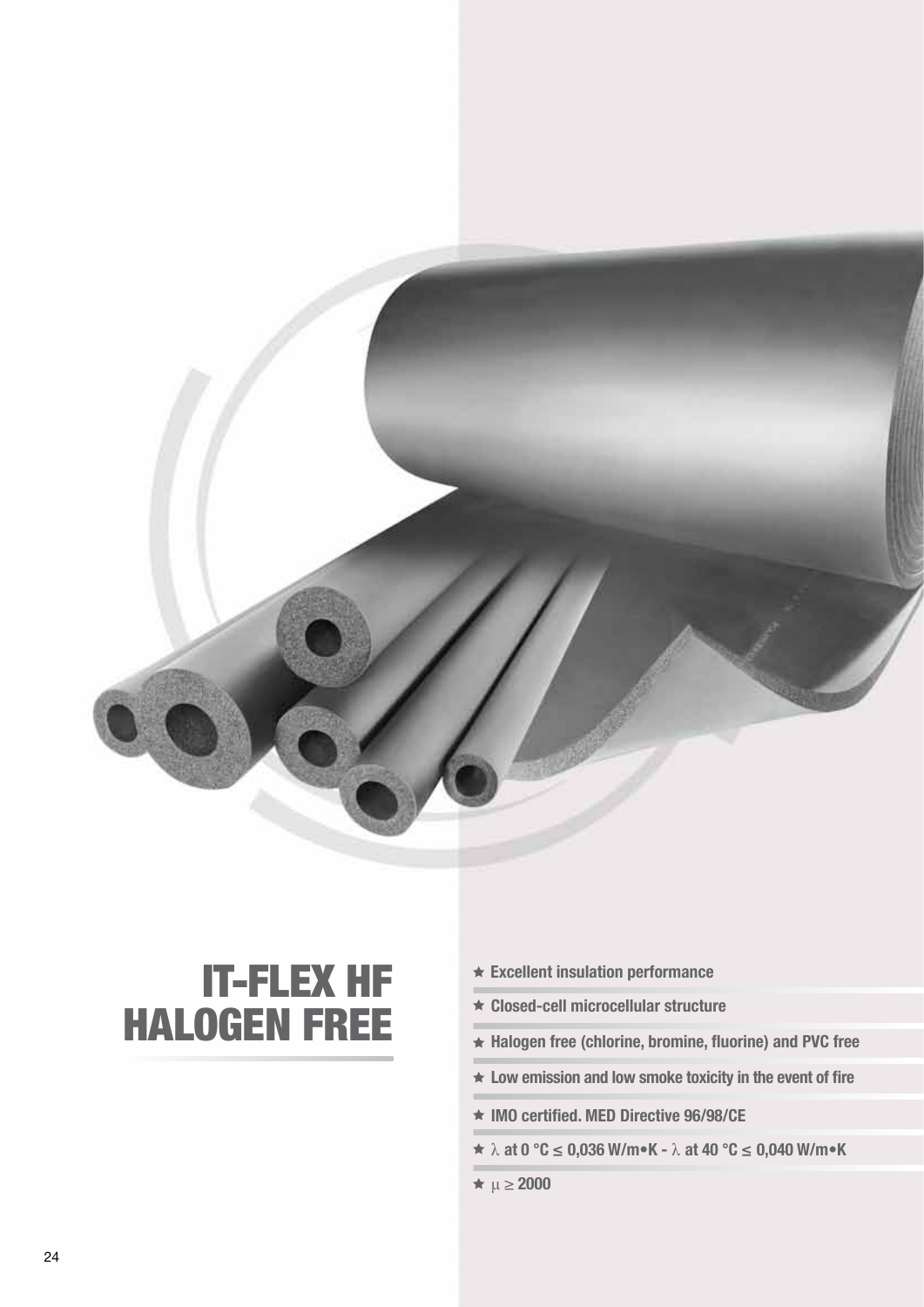## IT-FLEX HF "HALOGEN FREE"

## Technical data sheet Rev. 03/20

| <b>MATERIAL</b>              | Black closed-cell flexible elastomeric foam (FEF).                                                                                                                                                                                                                                    |
|------------------------------|---------------------------------------------------------------------------------------------------------------------------------------------------------------------------------------------------------------------------------------------------------------------------------------|
| <b>PRODUCT SPECIFICATION</b> | Flexible and expanded rubber foam thermal insulation material produced in accordance with<br>the European Standard EN 14304.                                                                                                                                                          |
| <b>PRODUCT RANGE</b>         | Self-adhesive and standard tubes in bars, with diameters from 10 to 114 mm and in thicknesses<br>from 9 to 32 mm. Sheets in rolls in thicknesses from 6 to 32 mm. Tapes with a thickness of 3 mm.                                                                                     |
| <b>PRODUCT APPLICATION</b>   | Thermal insulation of refrigeration, heating and air-conditioning services in commercial,<br>industrial and domestic applications. Especially suitable for naval, rail and civil applications<br>where low emission and low smoke toxicity material is required in the event of fire. |
| <b>MAIN CHARACTERISTICS</b>  | Flexible and expanded CFC, HCFC and PVC-free rubber foam. It is dust and fibre free and does not<br>contain halogens.                                                                                                                                                                 |

| <b>Technical information</b>                                                                                         | Reference data                                                                                                      | <b>Test standards</b>                                                     |
|----------------------------------------------------------------------------------------------------------------------|---------------------------------------------------------------------------------------------------------------------|---------------------------------------------------------------------------|
|                                                                                                                      |                                                                                                                     |                                                                           |
| <b>SERVICE TEMPERATURE</b><br>Maximum temperature of transported fluids<br>Minimum temperature of transported fluids | $+130$ °C<br>$-45 °C$                                                                                               | EN 14706 - 14707                                                          |
| <b>THERMAL CONDUCTIVITY A</b>                                                                                        | At mean temp. of $0 °C \le 0.036$ W/m•K<br>At mean temp. of 40 °C $\leq$ 0,040 W/m•K                                | EN ISO 8497 - EN 12667                                                    |
| WATER VAPOUR DIFFUSION FACTOR $\mu$                                                                                  | > 2000                                                                                                              | EN 13469 - EN 12086                                                       |
| <b>REACTION TO FIRE</b>                                                                                              | Tubes thk. 6-32 mm - $D_L$ - s2, d0<br>EUROCLASS Sheets thk. 6-25 mm and tapes- D - s3, d0<br>Sheets thk. 32 mm - E | EN - 13501 - 1                                                            |
| <b>RAILWAYS</b>                                                                                                      | HL 1 (Low emission, low toxicity in the event of fire)                                                              | EN - TS 45545                                                             |
| SHIPYARDS (MED)                                                                                                      | <b>Meets requirements</b>                                                                                           | IMO RES. A 653 (16) - IMO MSC/Circ 1004 DIR.<br>MED 96/98 Modules B and D |
| <b>CORROSION RISK</b>                                                                                                | <b>MEETS TEST REQUIREMENTS</b>                                                                                      | EN 13468                                                                  |
| <b>ANTIMICROBIAL BEHAVIOUR</b>                                                                                       | <b>Meets requirements</b>                                                                                           | AATTCC test method 30 - 2004                                              |
| DIMENSIONAL TOLERANCES                                                                                               | In accordance with table 1 - European Standard EN 14304                                                             |                                                                           |

**\* NOTE: for lower temperature applications please contact our technical dept. Documents and certifications are available upon registration on our website: www.evocellmobius.it Evocell&Mobius S.r.l. reserves the right to modify data contained in this document without any obligation of notice.**

All normatives quoted in this document are updated to the latest issued versions.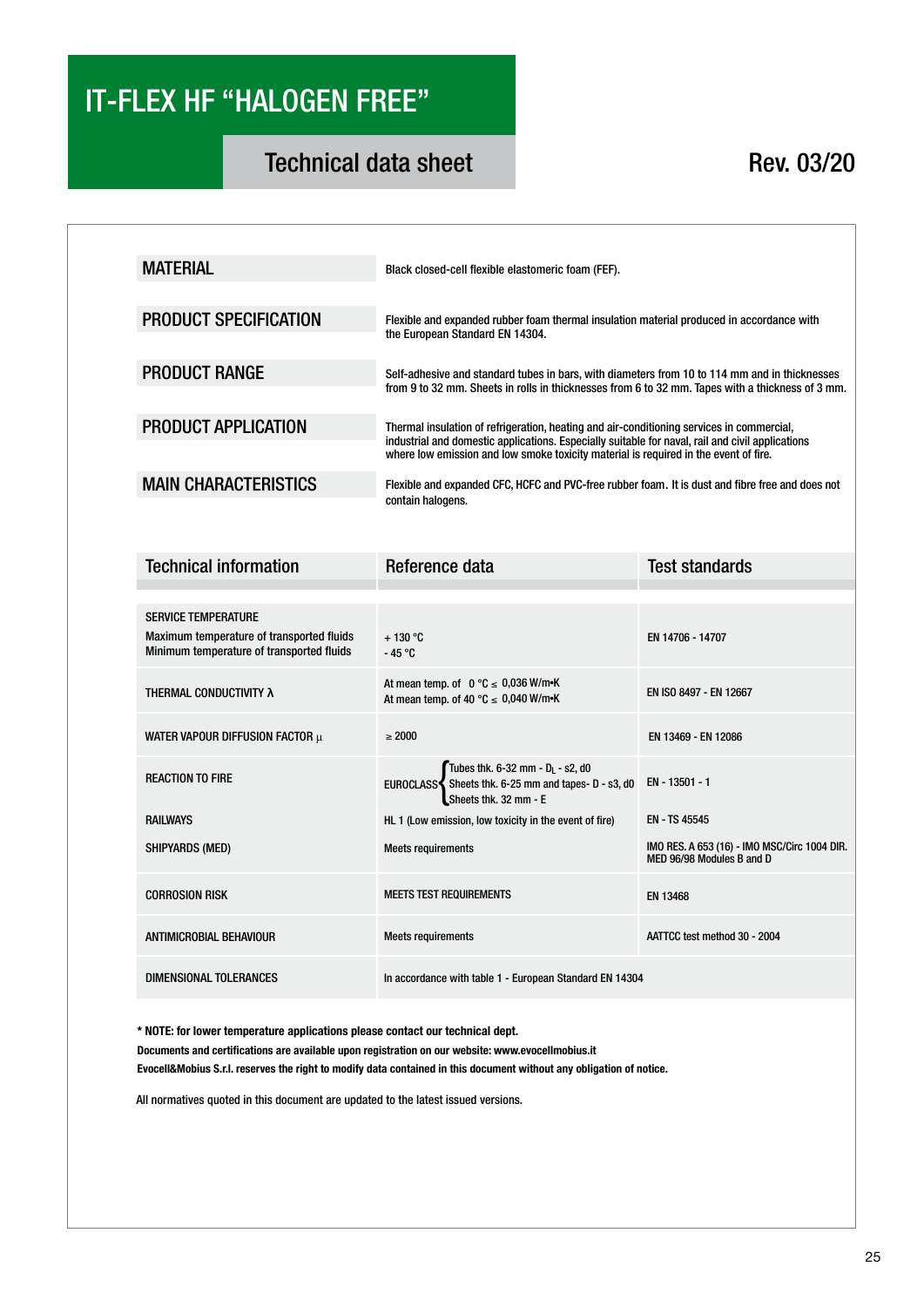

#### IT-FLEX HF "HALOGEN FREE" - INSULATION TUBES: LENGTH 2 m

|              | <b>COPPER TUBES</b><br>(CU) |             |                    | <b>STEEL TUBES</b><br>(FE) |                 | PE/PP/PVC<br><b>TUBES</b> | Thickness <b>F9</b> mm |       |              | Thickness H 13 mm |       | Thickness M 19 mm |                     |       |              |
|--------------|-----------------------------|-------------|--------------------|----------------------------|-----------------|---------------------------|------------------------|-------|--------------|-------------------|-------|-------------------|---------------------|-------|--------------|
| ø ext.<br>mm | ø ext.<br>mm                | ø<br>inches | ø ext.<br>mm       | ø<br>inches                | <b>DN</b><br>mm | ø ext.<br>mm              | Code                   | m/box | Price<br>€/m | Code              | m/box | Price<br>€/m      | Code                | m/box | Price<br>E/m |
| 6,35         | 6                           | 1/4"        |                    |                            |                 |                           |                        |       |              |                   |       |                   |                     |       |              |
| 7,93         | 8                           | 5/16"       |                    |                            |                 |                           |                        |       |              |                   |       |                   |                     |       |              |
| 9,52         | 10                          | 3/8"        | 10,10              | 1/8"                       | 6               |                           | EV10HF09x10            | 266   | 6,432        | EV10HF13x10       | 172   | 8,589             |                     |       |              |
| 12,70        | 12                          | 1/2"        |                    |                            |                 |                           | EV10HF09x12            | 234   | 6,756        | EV10HF13x12       | 162   | 9,379             |                     |       |              |
|              | 14                          |             | 13,60              | 1/4"                       | 8               |                           |                        |       |              |                   |       |                   |                     |       |              |
|              |                             |             |                    |                            |                 |                           | EV10HF09x15            | 192   | 7,958        | EV10HF13x15       | 136   | 10,287            | EV10HF19x15         | 78    | 17,827       |
| 15,87        | 16                          | 5/8"        |                    |                            |                 | 16                        |                        |       |              |                   |       |                   |                     |       |              |
|              | 18                          |             | 17,20              | 3/8"                       | 10              |                           | EV10HF09x18            | 166   | 8,319        | EV10HF13x18       | 118   | 10,730            | EV10HF19x18         | 72    | 21,402       |
| 19,05        |                             | 3/4"        |                    |                            |                 | 20                        |                        |       |              |                   |       |                   |                     |       |              |
| 22,22        | 22                          | 7/8"        | 21,30              | 1/2"                       | 15              |                           | EV10HF09x22            | 136   | 8,535        | EV10HF13x22       | 98    | 11,283            | EV10HF19x22         | 64    | 22,237       |
| 25,40        |                             | 1"          |                    |                            |                 | 25                        |                        |       |              |                   |       |                   |                     |       |              |
|              |                             |             | 26.90              | 3/4"                       | 20              |                           |                        |       |              |                   |       |                   |                     |       |              |
| 28,57        | 28                          | $1 - 1/8"$  |                    |                            |                 |                           | EV10HF09x28            | 98    | 10,568       | EV10HF13x28       | 78    | 13,230            | EV10HF19x28         | 48    | 25,859       |
|              |                             |             |                    |                            |                 |                           |                        |       |              |                   |       |                   |                     |       |              |
|              |                             |             |                    |                            |                 | 32                        |                        |       |              |                   |       |                   |                     |       |              |
| 34,92        | 35                          | $1 - 3/8"$  | 33,70              | 1"                         | 25              |                           | EV10HF09x35            | 78    | 11,921       | EV10HF13x35       | 58    | 15,987            | EV10HF19x35         | 36    | 28,875       |
|              |                             |             |                    |                            |                 |                           |                        |       |              |                   |       |                   |                     |       |              |
|              |                             |             |                    |                            |                 | 40                        |                        |       |              |                   |       |                   |                     |       |              |
| 41,27        | 42                          | $1 - 5/8"$  | 42,40              | $1 - 1/4"$                 | 32              |                           | EV10HF09x42            | 60    | 14,744       | EV10HF13x42       | 48    | 18,862            | EV10HF19x42         | 32    | 33,290       |
|              |                             |             |                    |                            |                 |                           |                        |       |              |                   |       |                   |                     |       |              |
|              |                             |             | 48,30              | $1 - 1/2"$                 | 40              |                           | EV10HF09x48            | 50    | 16,507       | EV10HF13x48       | 40    | 20,935            | EV10HF19x48         | 24    | 42,599       |
|              |                             |             |                    |                            |                 | 50                        |                        |       |              |                   |       |                   |                     |       |              |
| 53,97        | 54                          | 2"          |                    |                            |                 |                           | EV10HF09x54            | 46    | 18,800       | EV10HF13x54       | 34    | 25,222            | EV10HF19x54         | 24    | 47,773       |
|              |                             |             |                    |                            |                 |                           |                        |       |              |                   |       |                   |                     |       |              |
|              |                             |             | 60,30              | 2"                         | 50              |                           | EV10HF09x60            | 46    | 21,829       | EV10HF13x60       | 32    | 29,411            | EV10HF19x60         | 22    | 58,792       |
|              | 64                          |             |                    |                            |                 | 63                        |                        |       |              |                   |       |                   |                     |       |              |
|              | 70                          |             |                    |                            |                 |                           |                        |       |              |                   |       |                   |                     |       |              |
|              | 76,10                       |             |                    | 76,10 2-1/2"               | 65              | 75                        |                        |       |              | EV10HF13x76       | 26    | 36,009            | EV10HF19x76         | 18    | 65,732       |
|              | 80                          |             |                    |                            |                 |                           |                        |       |              |                   |       |                   |                     |       |              |
|              | 88,90                       |             | 88,90              | $3"$                       | 80              | 90                        |                        |       |              | EV10HF13x89       | 24    | 43,689            | EV10HF19x89         | 14    | 74,783       |
|              |                             |             | 101,3/104,3 3-1/2" |                            |                 |                           |                        |       |              |                   |       |                   |                     |       |              |
|              | 108                         | $4 - 1/4"$  |                    |                            |                 |                           |                        |       |              | EV10HF13x108      | 16    |                   | 52,603 EV10HF19x108 | 12    | 78,200       |
|              | 114                         |             | 4-1/2" 114,30      | $4"$                       | 100             | 110                       |                        |       |              |                   |       |                   | EV10HF19x114        | 12    | 79,109       |
|              |                             |             |                    |                            |                 | 125                       |                        |       |              |                   |       |                   |                     |       |              |
|              | 133                         |             |                    | $5"$                       |                 |                           |                        |       |              |                   |       |                   |                     |       |              |
|              |                             |             | 139,70             |                            | 125             | 140                       |                        |       |              |                   |       |                   |                     |       |              |
|              | 159                         | $6 - 1/4"$  | 159                |                            |                 | 160                       |                        |       |              |                   |       |                   |                     |       |              |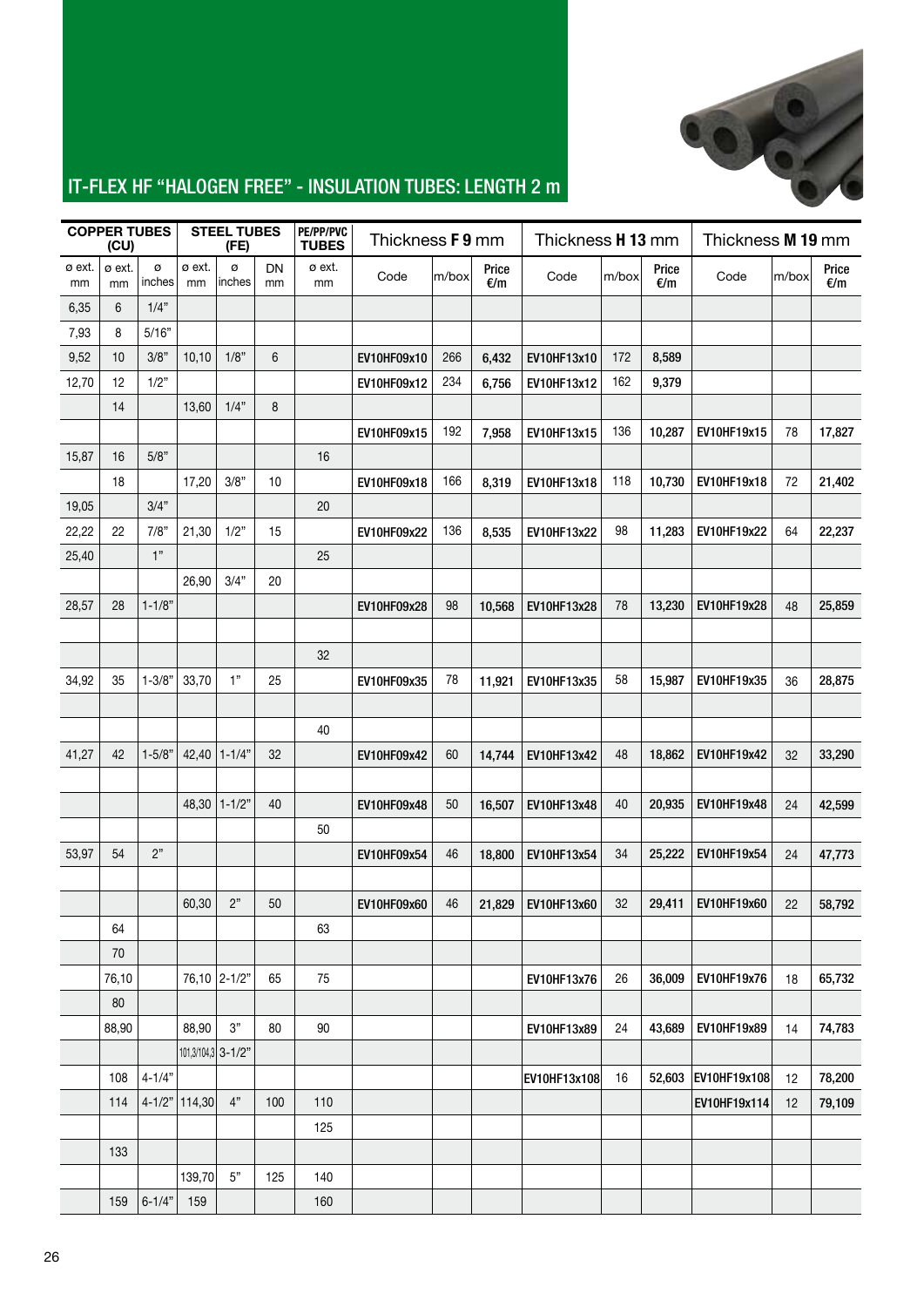

### IT-FLEX HF "HALOGEN FREE" - INSULATION TUBES: LENGTH 2 m

|              | <b>COPPER TUBES</b><br>(CU) |             |                 | <b>STEEL TUBES</b><br>(FE) |          | PE/PP/PVC<br><b>TUBES</b> |                    | Thickness P 25 mm<br>Thickness <b>T 32 mm</b> |              |              |         |              |  |
|--------------|-----------------------------|-------------|-----------------|----------------------------|----------|---------------------------|--------------------|-----------------------------------------------|--------------|--------------|---------|--------------|--|
| ø ext.<br>mm | ø ext.<br>mm                | ø<br>inches | ø ext.<br>mm    | ø<br>inches                | DN<br>mm | ø ext.<br>mm              | Code               | m/box                                         | Price<br>E/m | Code         | m/box   | Price<br>€/m |  |
| 6,35         | 6                           | 1/4"        |                 |                            |          |                           |                    |                                               |              |              |         |              |  |
| 7,93         | 8                           | 5/16"       |                 |                            |          |                           |                    |                                               |              |              |         |              |  |
| 9,52         | 10                          | 3/8"        | 10, 10          | 1/8"                       | 6        |                           |                    |                                               |              |              |         |              |  |
| 12,70        | 12                          | 1/2"        |                 |                            |          |                           |                    |                                               |              |              |         |              |  |
|              | 14                          |             | 13,60           | 1/4"                       | 8        |                           |                    |                                               |              |              |         |              |  |
|              |                             |             |                 |                            |          |                           |                    |                                               |              |              |         |              |  |
| 15,87        | 16                          | 5/8"        |                 |                            |          | 16                        |                    |                                               |              |              |         |              |  |
|              | 18                          |             | 17,20           | 3/8"                       | 10       |                           | EV10HF25x18        | 50                                            | 45,214       |              |         |              |  |
| 19,05        |                             | 3/4"        |                 |                            |          | 20                        |                    |                                               |              |              |         |              |  |
| 22,22        | 22                          | 7/8"        | 21,30           | 1/2"                       | 15       |                           | <b>EV10HF25x22</b> | 42                                            | 45,297       | EV10HF32x22  | 32      | 56,417       |  |
| 25,40        |                             | 1"          |                 |                            |          | 25                        |                    |                                               |              |              |         |              |  |
|              |                             |             | 26,90           | 3/4"                       | 20       |                           |                    |                                               |              |              |         |              |  |
| 28,57        | 28                          | $1 - 1/8"$  |                 |                            |          |                           | <b>EV10HF25x28</b> | 40                                            | 47,662       | EV10HF32x28  | 24      | 61,233       |  |
|              |                             |             |                 |                            |          |                           |                    |                                               |              |              |         |              |  |
|              |                             |             |                 |                            |          | 32                        |                    |                                               |              |              |         |              |  |
| 34,92        | 35                          | $1 - 3/8"$  | 33,70           | 1"                         | 25       |                           | EV10HF25x35        | 24                                            | 53,334       | EV10HF32x35  | 22      | 67,463       |  |
|              |                             |             |                 |                            |          |                           |                    |                                               |              |              |         |              |  |
|              |                             |             |                 |                            |          | 40                        |                    |                                               |              |              |         |              |  |
| 41,27        | 42                          | $1 - 5/8"$  | 42,40           | $1 - 1/4"$                 | 32       |                           | EV10HF25x42        | 22                                            | 66,452       | EV10HF32x42  | 16      | 83,527       |  |
|              |                             |             |                 |                            |          |                           |                    |                                               |              |              |         |              |  |
|              |                             |             | 48,30           | $1 - 1/2"$                 | 40       |                           | EV10HF25x48        | 18                                            | 73,801       | EV10HF32x48  | 14      | 93,283       |  |
|              |                             |             |                 |                            |          | 50                        |                    |                                               |              |              |         |              |  |
| 53,97        | 54                          | 2"          |                 |                            |          |                           | EV10HF25x54        | 16                                            | 84,613       | EV10HF32x54  | 12      | 107,432      |  |
|              |                             |             |                 |                            |          |                           |                    |                                               |              |              |         |              |  |
|              |                             |             | 60,30           | 2"                         | 50       |                           | EV10HF25x60        | 12                                            | 88,620       | EV10HF32x60  | 10      | 115,641      |  |
|              | 64                          |             |                 |                            |          | 63                        | EV10HF25x64        | 12                                            | 95,710       |              |         |              |  |
|              | 70                          |             |                 |                            |          |                           | EV10HF25x70        | 10                                            | 119,314      |              |         |              |  |
|              | 76,10                       |             |                 | 76,10 2-1/2"               | 65       | 75                        | EV10HF25x76        | 10                                            | 122,869      | EV10HF32x76  | 8       | 139,970      |  |
|              | 80                          |             |                 |                            |          |                           |                    |                                               |              |              |         |              |  |
|              | 88,90                       |             | 88,90           | $3"$                       | 80       | 90                        | EV10HF25x89        | 8                                             | 150,056      | EV10HF32x89  | 8       | 156,645      |  |
|              |                             |             |                 | 101,3/104,3 3-1/2"         |          |                           |                    |                                               |              | EV10HF32x102 | 8       | 204,349      |  |
|              | 108                         | $4 - 1/4"$  |                 |                            |          |                           |                    |                                               |              |              |         |              |  |
|              | 114                         |             | 4-1/2"   114,30 | 4"                         | 100      | 110                       | EV10HF25x114       | $\,6\,$                                       | 187,909      | EV10HF32x114 | $\,6\,$ | 224,699      |  |
|              |                             |             |                 |                            |          | 125                       |                    |                                               |              |              |         |              |  |
|              | 133                         |             |                 |                            |          |                           |                    |                                               |              |              |         |              |  |
|              |                             |             | 139,70          | $5"$                       | 125      | 140                       |                    |                                               |              |              |         |              |  |
|              | 159                         | $6 - 1/4"$  | 159             |                            |          | 160                       |                    |                                               |              |              |         |              |  |